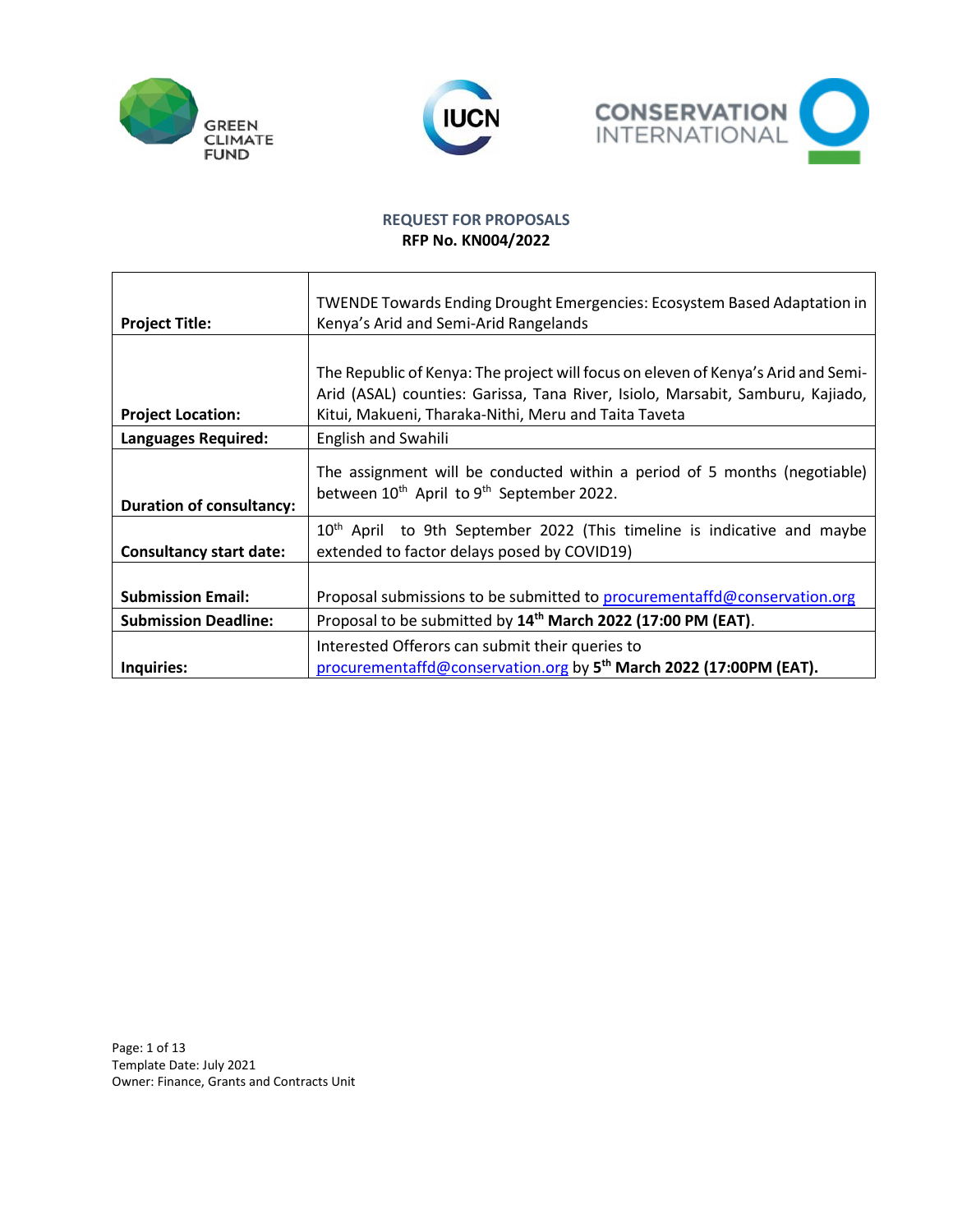





### **Request for Proposals: Camel Milk Value Chain Analysis**

**Title: Consultany to undertake Camel Milk Value Chain Analysis RFP No:** RFP No. KN004/2022 Date of Issuance: 28<sup>th</sup> February 2022

#### **Background**

Conservation International (CI) has been protecting nature for the benefit of all, for over 30 years. Through science, policy, and partnerships, CI is helping build a healthier, more prosperous, and more productive planet. Today, with offices in more than two dozen countries and a worldwide network of thousands of partners, CI has a truly global reach.

Conservation International is one of the three executing partners of the Towards Ending Drought Emergencies (TWENDE): Ecosystem Based Adaptation in Kenya's Arid and Semi-Arid Rangelands. The 5- year TWENDE project is funded by Green Climate Fund (GCF), with IUCN as the accredited entity.

The objective of the TWENDE project is to reduce the cost of climate change induced drought on Kenya'snational economy by increasing resilience of the livestock and other land use sectors in restored and effectively governed rangeland ecosystems. The project contributes towards Kenya's national policy of "Ending Drought Emergencies", as outlined in "Kenya Vision 2030". It strengthens climate change adaptation in Kenya's arid and semi-arid lands (ASALs).

#### **Project Overview**

The project is implemented in three landscapes (Sabarwawa, Mid Tana and Chyulu Hills) spanning 11 counties. These target landscapes face a range of challenges including weak capacity for landscape planning, poor access to climate data and analysis, and limited access to markets and financial services. Implementation of the TWENDE project is through three components:

Component 1: Climate change adapted planning for drought resilience – The component ensures coordinated transboundary rangeland management decisions are strengthened by enhanced climatechange analysis and participatory community and county planning. The component contributes to addressing the barriers of weak capabilities and inadequate governance institutions. National Drought Management Authority (NDMA) is the executing

Page: 2 of 13 Template Date: July 2021 Owner: Finance, Grants and Contracts Unit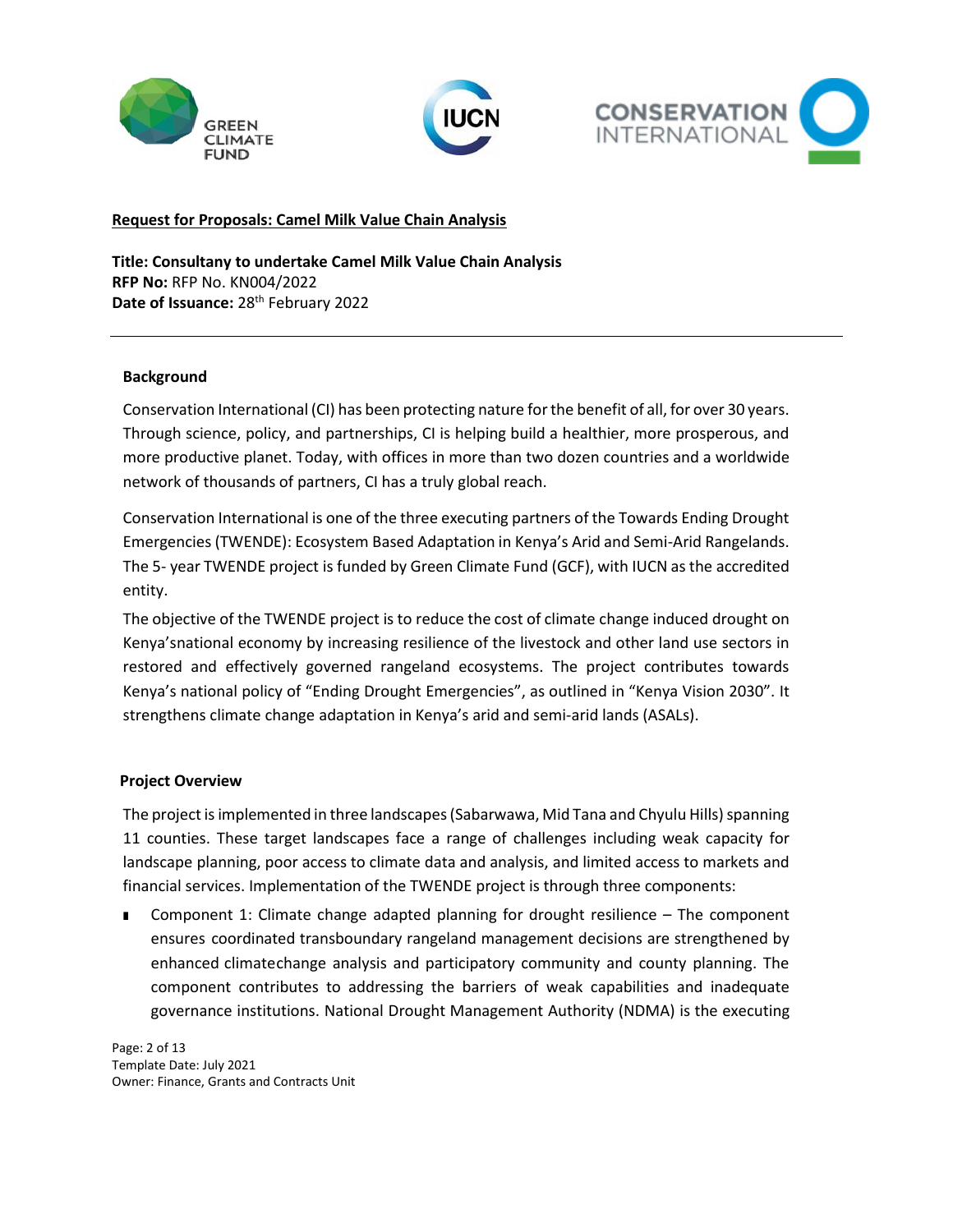





entity for this component.

- Component 2: Restoration of rangeland landscapes for ecosystem-based adaptation The components main output is to ensure prioritized rangeland resources (including water), are brought under restoration, safeguarded and sustainably managed for improved climate change resilience. Ministry of Agriculture, Livestock and Fisheries is the executing entity for this component.
- Component 3: Climate change resilient ecosystem management for investments Main focus is public, private and community investments in natural resources, addressing barriers related to insufficient investment in rangelands and poor access to markets and financial services. *Conservation International is the executing entity for component 3.*

## **Component 3 Overview**

Component 3 of the TWENDE project is made up of four activities as follows;

- Activity 3.1: Climate resilient Investment in priority value chains that have been validated bylocal communities,
- Activity 3.2: Provide grants to establish restoration enterprises created/led primarily by women's groups,
- Activity 3.3: Establish financial incentive mechanisms for sustainable land management,
- Activity 3.4: Provide grants to community-based enterprises for ecosystem-based adaptationthat could create opportunities for investments in the value chains.

Each of these activities will be co-implemented with service providers including (but possibly not exclusive to): KEFRI (activity 3.1) Just Digit (activity 3.2), IUCN Kenya (activity 3.3) and CI Ventures for activity 3.4. A number of field implementing partners will be brought on board including Northern Rangelands Trust (NRT) and Maasai Wilderness Conservation Trust (MWCT), among others.

Activity 3.1 seeks to analyze prioritized value chains: honey, camel milk, fodder/grass seeds/meat to verify and quantify the opportunities, identify systemic bottlenecks and develop actionable business cases with an intervention plan for each of these value chains. The value chains will then receive technical and material support through the rest of the component activities to unlock investment and catalyze their growth and thus enhance climate resilience

Page: 3 of 13 Template Date: July 2021 Owner: Finance, Grants and Contracts Unit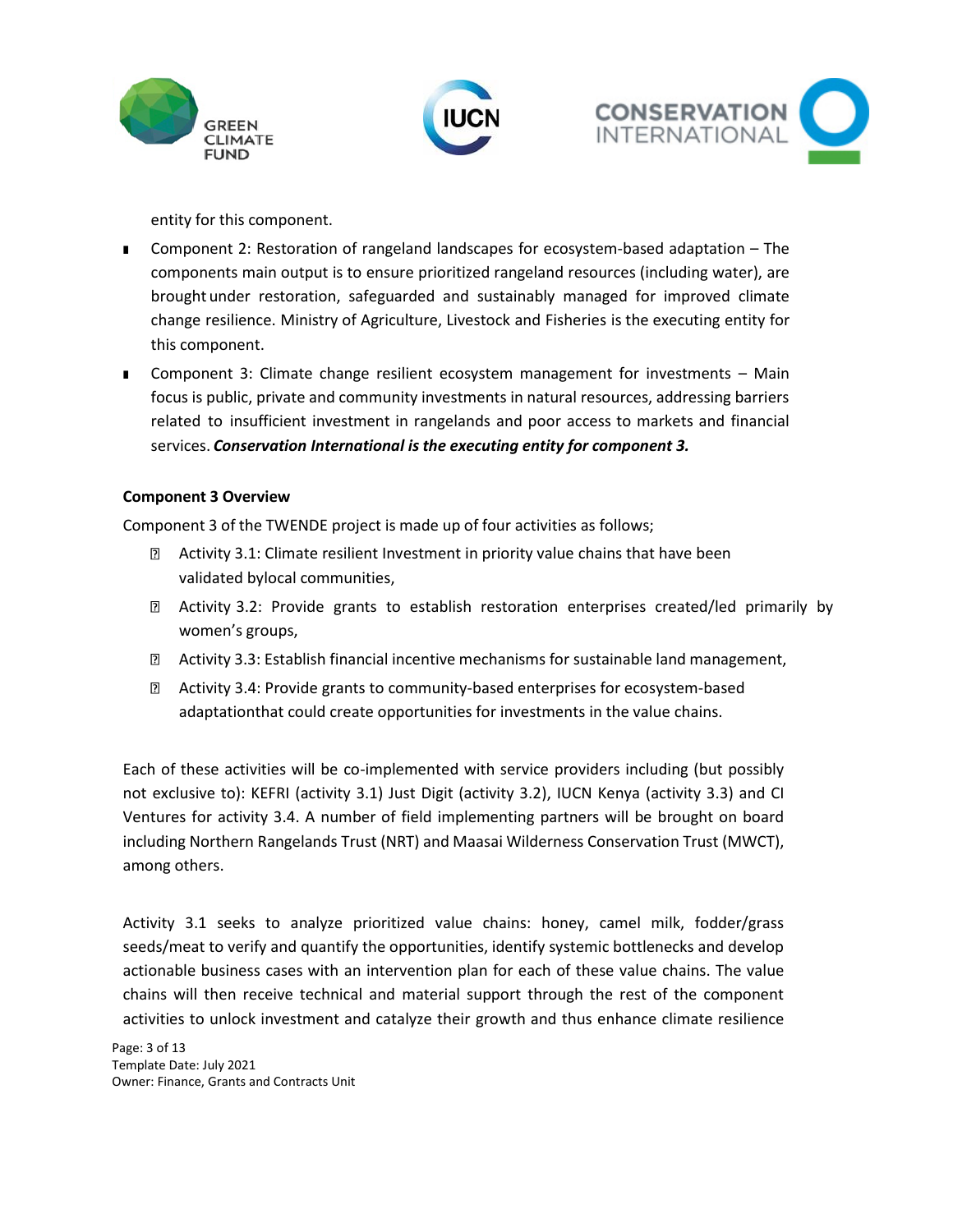





for the communities and the landscapes.

### **Terms of Reference, Deliverables and Deliverables Schedule**

Conservation International wishes to engage a **consultant** for a **6-month period** to undertake camel milk value chain analysis.

The purpose of the consultancy is detailed analysis of the camel milk value chain to verify and quantify the opportunities, identify systemic bottlenecks and develop actionable business cases with an intervention plan for the value chain through stakeholder consultations and expert input. The business cases should clearly define what interventions are required for drought anticipation, preparation and response targeted to build climate resilience in drought-prone landscapes.

The various business cases generated will be supported via activities 3.2, 3.3 and 3.4 through a blend of technical and financial support towards commercialization and food security.

## **Objectives and Specific Tasks**

The specific tasks of the assignment include:

- 1. In consultation with the project team, design, review and refine the value chain analysis methodology and approach.
- 2. Undertake thorough desk review of existing camel milk value chain analysis literature in Kenya's range lands; thorough stakeholder consultation process in the field and dedicated outreach to private sector players to gather their insights on opportunities and challenges along the value chain. This outreach is expected to lay foundation for private sector partnership along the value chain. The analysis will include but not limited to the following:
- Climate change adaptation and environmental analysis;
- Value chain macro environment
- Value chain demand analysis
- Value chain supply analysis
- Value chain support/facilitators analysis
- Sub-sector strategy and policies analysis
- Gender & social analysis

Page: 4 of 13 Template Date: July 2021 Owner: Finance, Grants and Contracts Unit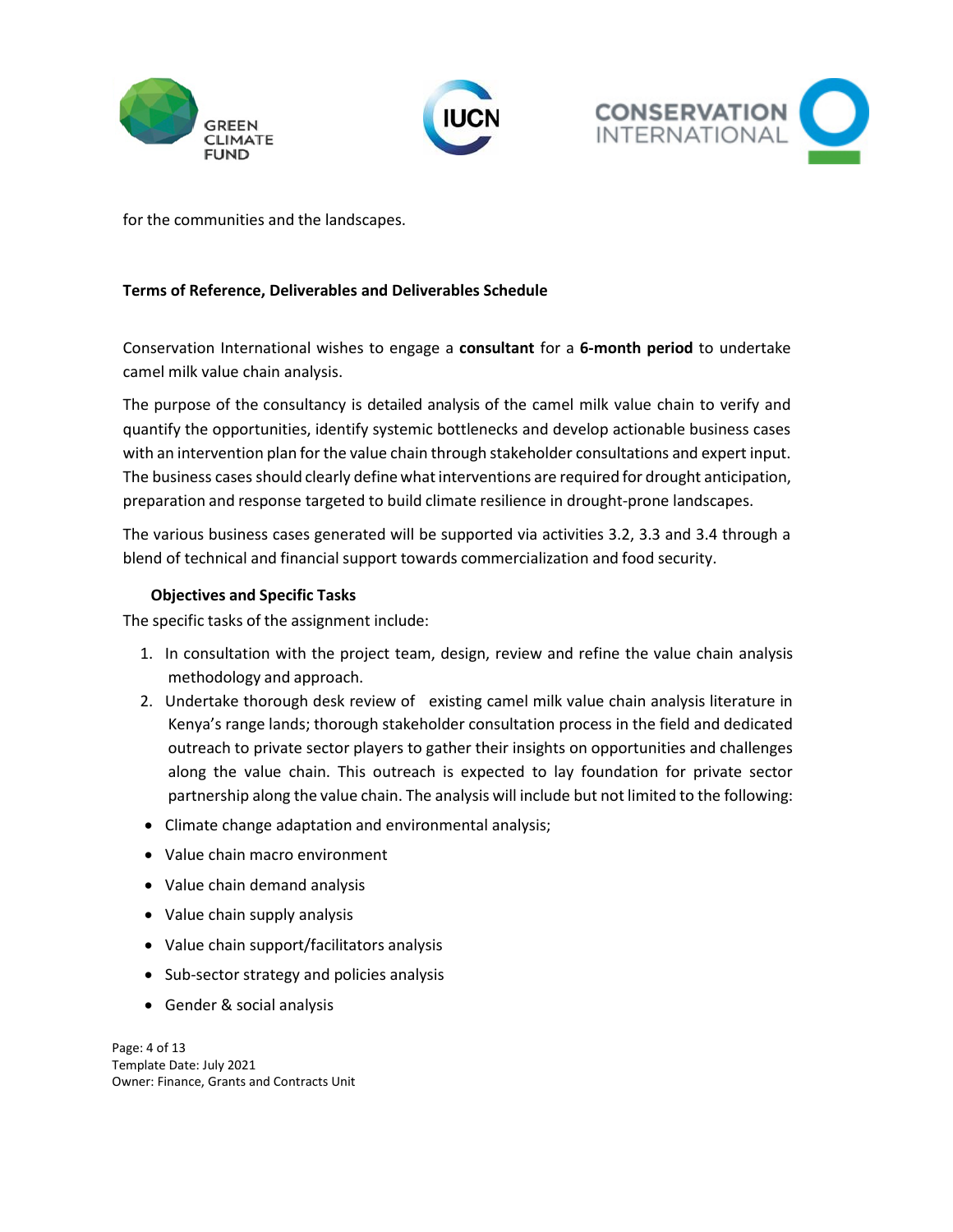





3. Compile detailed camel milk value chain report with clear viable business cases and objective & actionable intervention plan for the value chain inclusive of key performance indicators. The report should include **10 investmentable business cases** to be supported or financed under activities 3,2, 3.3 and 3.4. Additionally, the report should clearly and specifically outline both private and public partnership opportunities.

#### **Methodology**

The consultant will identify and describe the most appropriate and efficient methodology and approach for designing and conduction of detailed value chain analysis.

#### **Deliverables/Outputs of the Assignment**

Three main deliverables are expected:

- (i). **Inception Report:** In the project inception phase, the consultant will undertake consultation with CI TWENDE project team and service providers to ensure a holistic assignment methodology and approach is developed. Within 14 days from the commencement of the assignment, the consultant will submit to CI an inception report that details the assignment methodology and delivery timelines. As part of the inception stage reporting, the consultant will facilitate a virtual stakeholders' workshop outlining the assignment methodology.
- (ii). **Monthly Assignment Update Reports**: The consultant will submit 3 monthly update reports to CI or its designated external consultants.The update reports will provide a summary of preliminary findings. The report will clearly outline what stakeholders have been engaged (with specific interest on private sector and other Business Development Service (BDS) providers and the emerging partnership opportunities with these stakeholders. As part of the monthly reports, the consultant will host a meeting to present the preliminary findings to the TWENDE team.
- (iii). **Draft camel milk value chain analysis report:** The draft report will be due 5 calendar months after the commencement of the assignment. The report will provide detailed camel milk value chain report, **10 investmentable business cases** and proposed intervention plan. The consultant will then facilitate a validation workshop bringing together a wide array of participants.
	- (iv). **Final camel milk value chain report:** after the validation workshop above, the consultant will then compile and submit a final report for adoption or approval.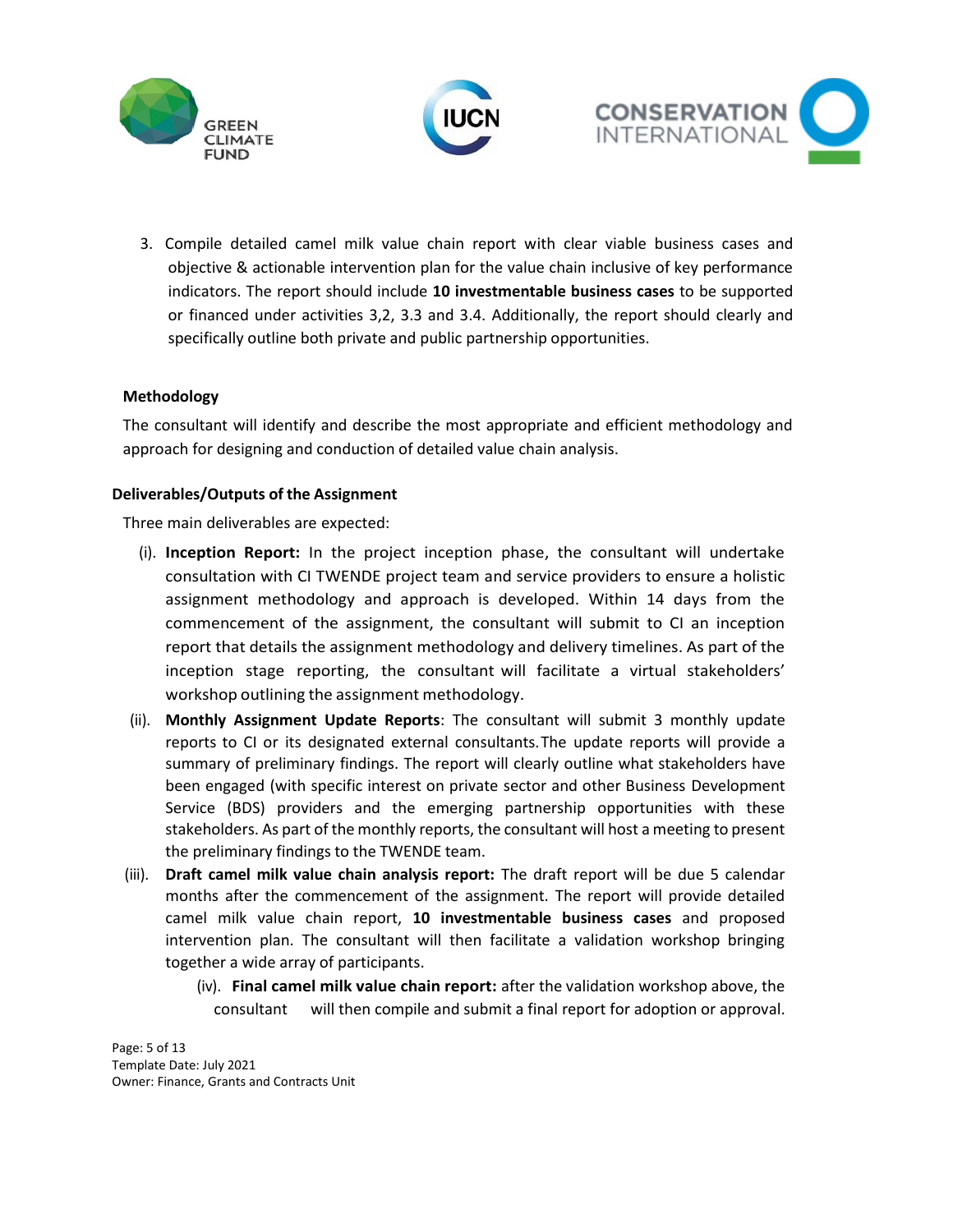





## **Submission Details**

- a. Deadline. Proposals must be received no later than 14<sup>th</sup> March 2022 Late submissions will not be accepted. Proposals must be submitted via email to procurementaffd@conservation.org. All proposals are to be submitted following the guidelines listed in this RFP.
- b. Validity of bid. 120 days from the submission deadline
- c. Clarifications. Questions may be submitted to procurementaffd@conservation.org by the specified date and time in the timeline below. The subject of the email must contain the RFP number and title of the RFP. CI will respond in writing to submitted clarifications by the date specified in the timeline below. Responses to questions that may be of common interest to all bidders will be posted to the CI website and/or communicated via email.
- d. Amendments. At any time prior to the deadline for submission of proposals, CI may, for any reason, modify the RFP documents by amendment which will be posted to the CI website and/or communicated via email.

#### **Minimum Requirements**

The consultant is expected to work independently with CI or its designated external consultants providing overall coordination. The consultant will meet the following key skills, experience and qualifications.

- i. Minimum of ten (10) years of experience in socio-economic, climate change resilience assessment, restoration enterprises, rural economic development, enterprise development, value chains analysis and natural resource management.
- ii. Strong experience and networks in the camel milk value chain
- iii. Having led programs or value chain assessments in Kenya or other countries, preferably in ASALswithin the East African region.
- iv. At least ten (10) years' demonstrated experience conducting value chain analysis for large donorprojects, preferably in the arid and semi-arid areas.
- v. Previous experience in the development of investable business cases, experience in value chainsand markets, Incentive payment schemes assessments

Page: 6 of 13 Template Date: July 2021 Owner: Finance, Grants and Contracts Unit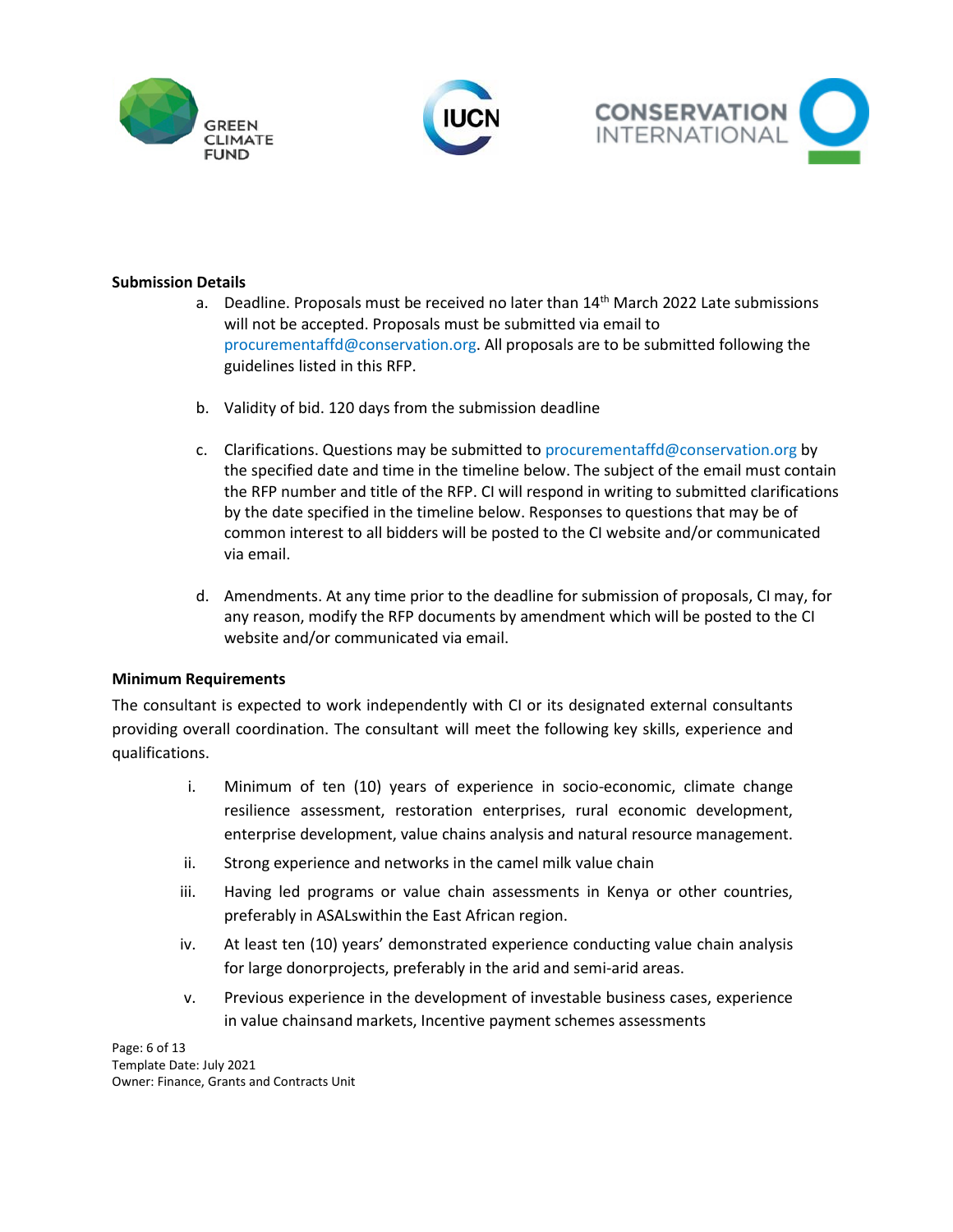





- vi. Strong stakeholder engagement skills and demonstrated good thorough knowledge of the rangeland's stakeholders' ecosystem in Kenya and beyond.
- vii. Proven experience in applying gender lenses in rural enterprises development.
- viii. Clear understanding of research methodologies and experience using a range of research tools and techniques with regards to value chain analysis and rural enterprises.
- ix. Fluent in spoken and written English and Swahili.

## **2. Proposal Documents to Include**

- a. Signed cover page on bidder's letterhead with the bidder's contact information.
- b. Signed Representation of Transparency, Integrity, Environmental and Social Responsibility (Attachment 1)
- c. Technical Proposal.
	- i. Corporate Capabilities, Experience, Past Performance, and 3 client references. Please include descriptions of similar projects or assignments and at least three client references.
	- ii. Qualifications of Key Personnel. Please attach CVs that demonstrate how the team proposed meets the minimum requirements listed in section 5 (Minimum Requirements).
	- iii. Technical Approach, Methodology and Detailed Work Plan. The Technical Proposal should describe in detail how the bidder intends to carry out the requirements described in the Terms of Reference
- d. Financial Proposal. Offerors shall use the cost proposal template (Attachment 2).
- **3. Evaluation Criteria** In evaluating proposals, CI will seek the best value for money considering the merits of the technical and costs proposals. Proposals will be evaluated using the following criteria:

| NO. | Criteria                                                                                            |  |
|-----|-----------------------------------------------------------------------------------------------------|--|
| 1.  | <b>Clarity and completeness of the Proposal</b>                                                     |  |
| 2.  | <b>Approach and Methodology</b>                                                                     |  |
| 2.1 | <b>Cost Efficiency</b> the proposed cost is competitive and best value for money.                   |  |
| 2.2 | Conceptual and methodological approach<br>Description of the conceptual and methodological approach |  |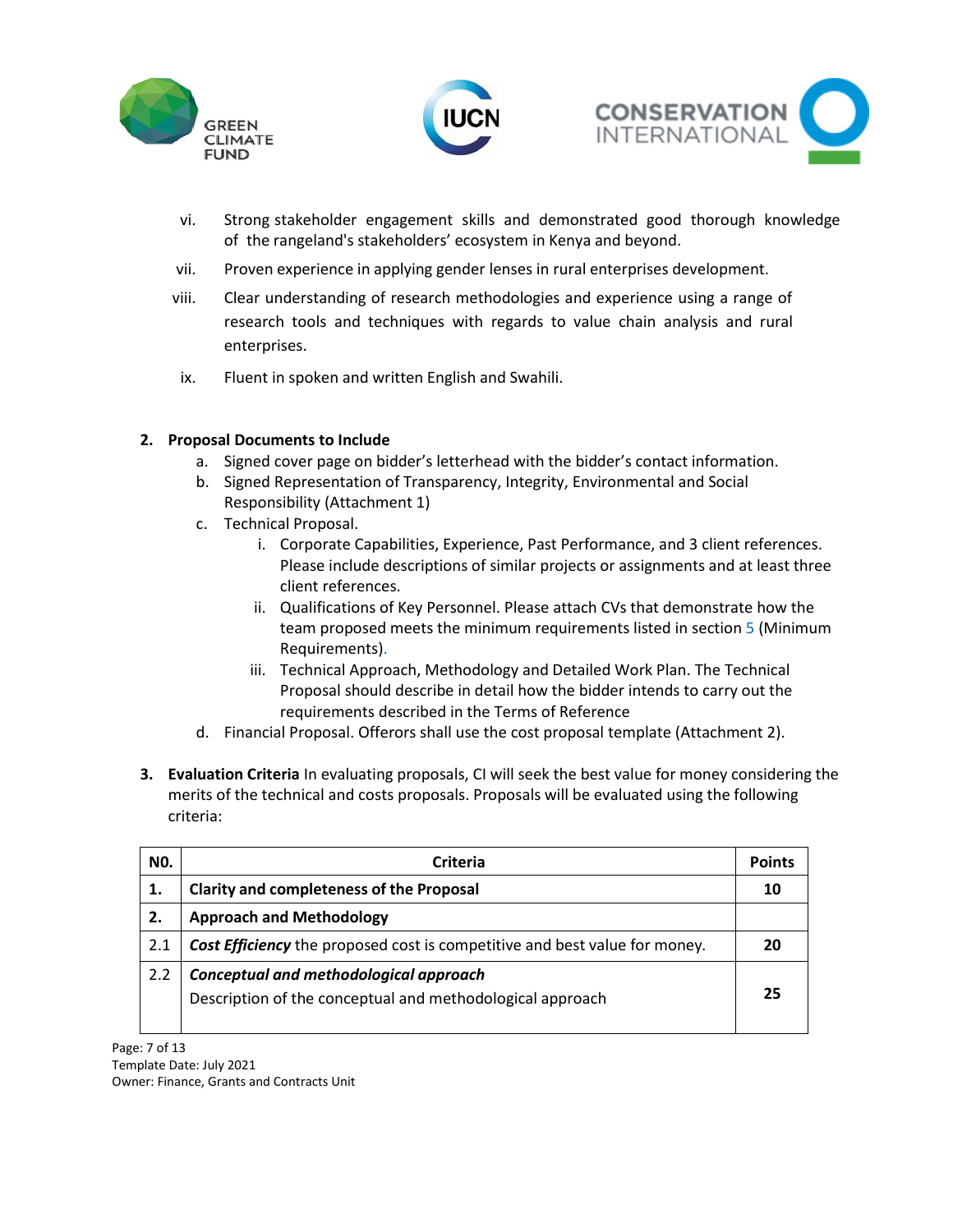





| 2.3                | <b>Operationalisation of the approach and Methodology</b><br>Transitioning from research/analysis to project interventions, potential<br>support and partnerships aligned with TWENDE objectives. Working<br>programme / working schedule for delivery of outputs |     |  |
|--------------------|-------------------------------------------------------------------------------------------------------------------------------------------------------------------------------------------------------------------------------------------------------------------|-----|--|
| З.                 | <b>Consultants Competencies</b>                                                                                                                                                                                                                                   |     |  |
| 3.1                | Work experience: at least 10 years in value chain analysis and support for<br>implementing improvements to VCs, rural enterprise development and<br>stakeholder engagements, gender analysis in arid and semi-arid context                                        | 20  |  |
| Total<br>(maximum) |                                                                                                                                                                                                                                                                   | 100 |  |

#### **4. Proposal Timeline**

| <b>RFP Issued</b>                        | 28 <sup>th</sup> February 2022 |
|------------------------------------------|--------------------------------|
| Clarifications submitted to CI           | 5 <sup>th</sup> March 2022     |
| Clarifications provided to known bidders | 8 <sup>th</sup> March 2022     |
| Complete proposals due to CI             | 14 <sup>th</sup> March 2022    |
| Final selection                          | $1st$ April 2022               |

**5. Resulting Award** CI anticipates entering into an agreement with the selected bidder by 10<sup>th</sup> April 2022. Any resulting agreement will be subject to the terms and conditions of CI's Services Agreement. A model form of agreement can be provided upon request.

This RFP does not obligate CI to execute a contract, nor does it commit CI to pay any costs incurred in the preparation or submission of the proposals. Furthermore, CI reserves the right to reject any and all offers, if such action is considered to be in the best interest of CI. CI will, in its sole discretion, select the winning proposal and is not obligated to share individual evaluation results.

**6. Confidentiality** All proprietary information provided by the bidder shall be treated as confidential and will not be shared with potential or actual applicants during the solicitation process. This includes but is not limited to price quotations, cost proposals and technical proposals. CI may, but is not obliged to, post procurement awards on its public website after the

Page: 8 of 13 Template Date: July 2021 Owner: Finance, Grants and Contracts Unit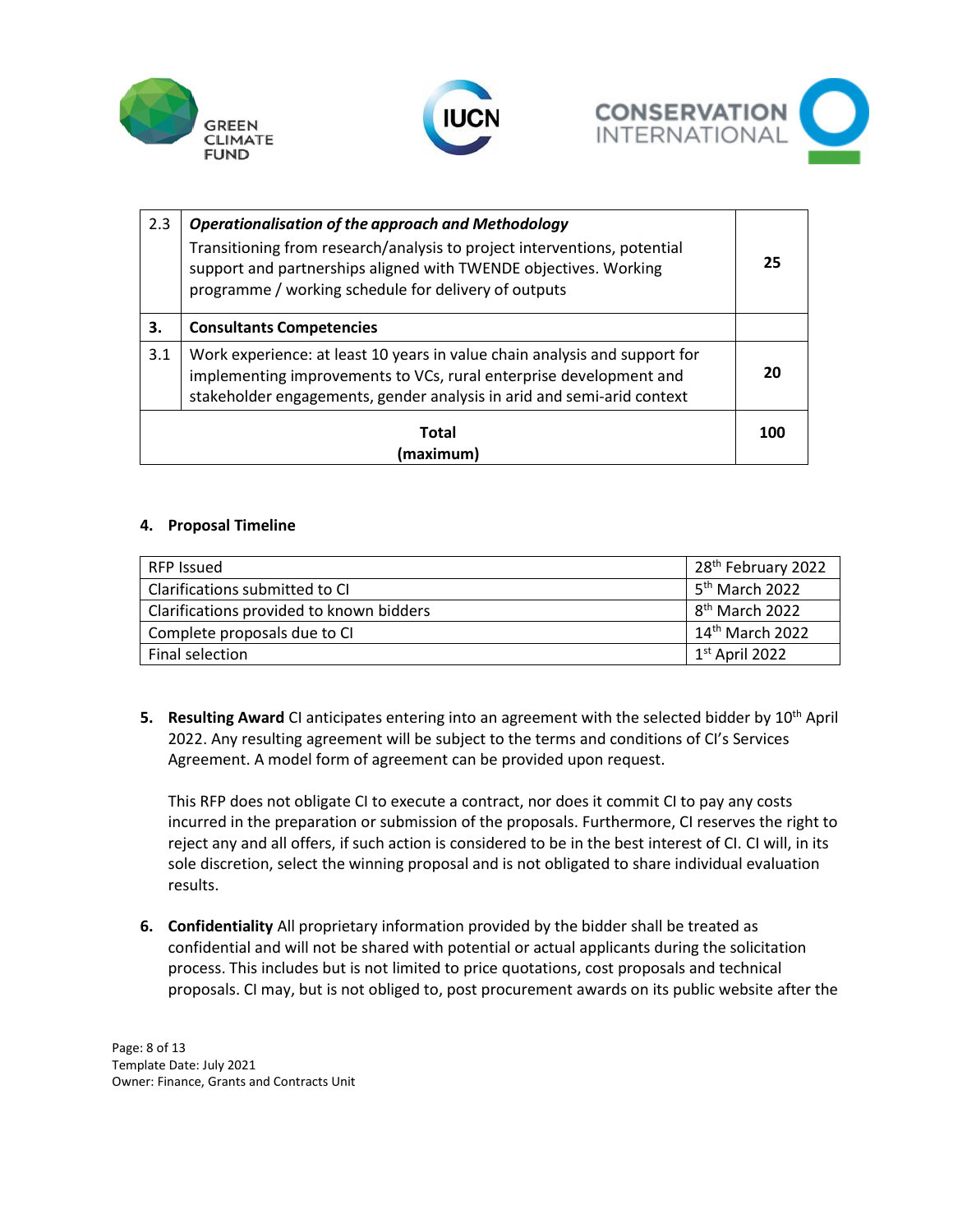





solicitation process has concluded, and the contract has been awarded. CI's evaluation results are confidential and applicant scoring will not be shared among bidders.

**7. Code of Ethics** All Offerors are expected to exercise the highest standards of conduct in preparing, submitting and if selected, eventually carrying out the specified work in accordance with CI's Code of Ethics "and the Green Climate Fund's [Policy on Prohibited Practices](https://www.greenclimate.fund/document/policy-prohibited-practices)"]. Conservation International's reputation derives from our commitment to our values: Integrity, Respect, Courage, Optimism, Passion and Teamwork. CI's Code of Ethics (the "Code") provides guidance to CI employees, service providers, experts, interns, and volunteers in living CI's core values, and outlines minimum standards for ethical conduct which all parties must adhere to. Any violation of the Code of Ethics, as well as concerns regarding the integrity of the procurement process and documents should be reported to CI via its Ethics Hotline at [www.ci.ethicspoint.com.](http://www.ci.ethicspoint.com/)

#### **8. Attachments**:

Attachment 1: Representation of Transparency, Integrity, Environmental and Social Responsibility Attachment 2: Cost Proposal Template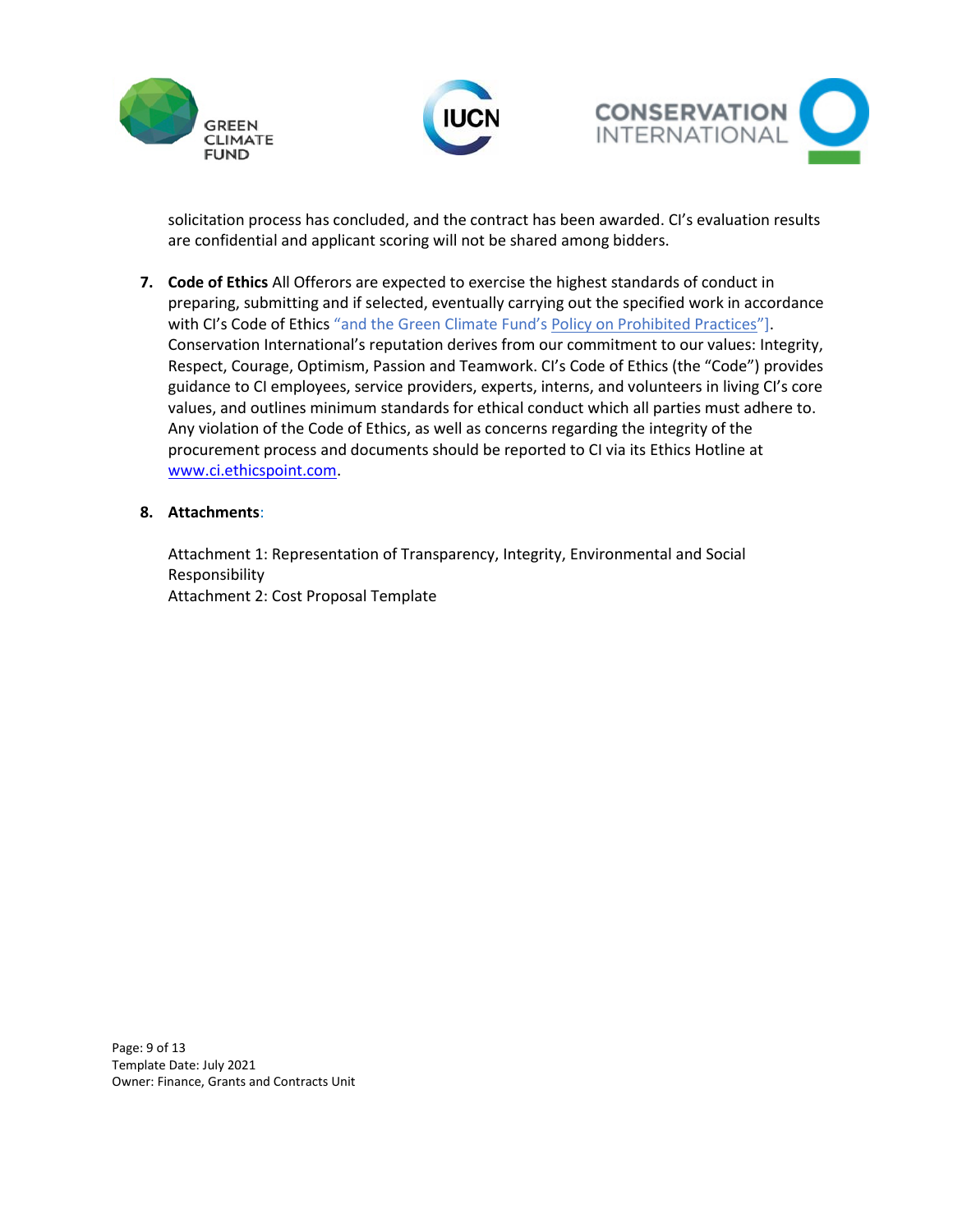





# **Attachment 1: Representation of Transparency, Integrity, Environmental and Social Responsibility**

RFP No. RFP No. KN004/2022

D-U-N-S Number (if applicable):

All Offerors are expected to exercise the highest standards of conduct in preparing, submitting and if selected, eventually carrying out the specified work in accordance with CI's Code of Ethics. CI's Code of Ethics provides guidance to CI employees, service providers, experts, interns, and volunteers in living CI's core values, and outlines minimum standards for ethical conduct which all parties must adhere to. Any violations of the Code of Ethics should be reported to CI via its Ethics Hotline a[t www.ci.ethicspoint.com.](http://www.ci.ethicspoint.com/)

CI relies on the personal integrity, good judgment and common sense of all third parties acting on behalf, or providing services to the organization, to deal with issues not expressly addressed by the Code or as noted below.

#### **I. With respect to CI's Code of Ethics, we certify:**

**a.** We understand and accept that CI, its contractual partners, grantees and other parties with whom we work are expected to commit to the highest standards of Transparency, Fairness, and Integrity in procurement.

#### **II. With respect to social and environmental standards, we certify:**

- **a.** We are committed to high standards of ethics and integrity and compliance with all applicable laws across our operations, including prohibition of actions that facilitate trafficking in persons*,* child labor, forced labor, sexual abuse, exploitation or harassment. We respect internationally proclaimed human rights and take no action that contributes to the infringement of human rights. We protect those who are most vulnerable to infringements of their rights and the ecosystems that sustain them.
- **b.** We fully respect and enforce the environmental and social standards recognized by the international community, including the fundamental conventions of International Labour Organization (ILO) and international conventions for the protection of the environment, in line with the laws and regulations applicable to the country where the contract is to be performed.

#### **III. With respect to our eligibility and professional conduct, we certify:**

Page: 10 of 13 Template Date: July 2021 Owner: Finance, Grants and Contracts Unit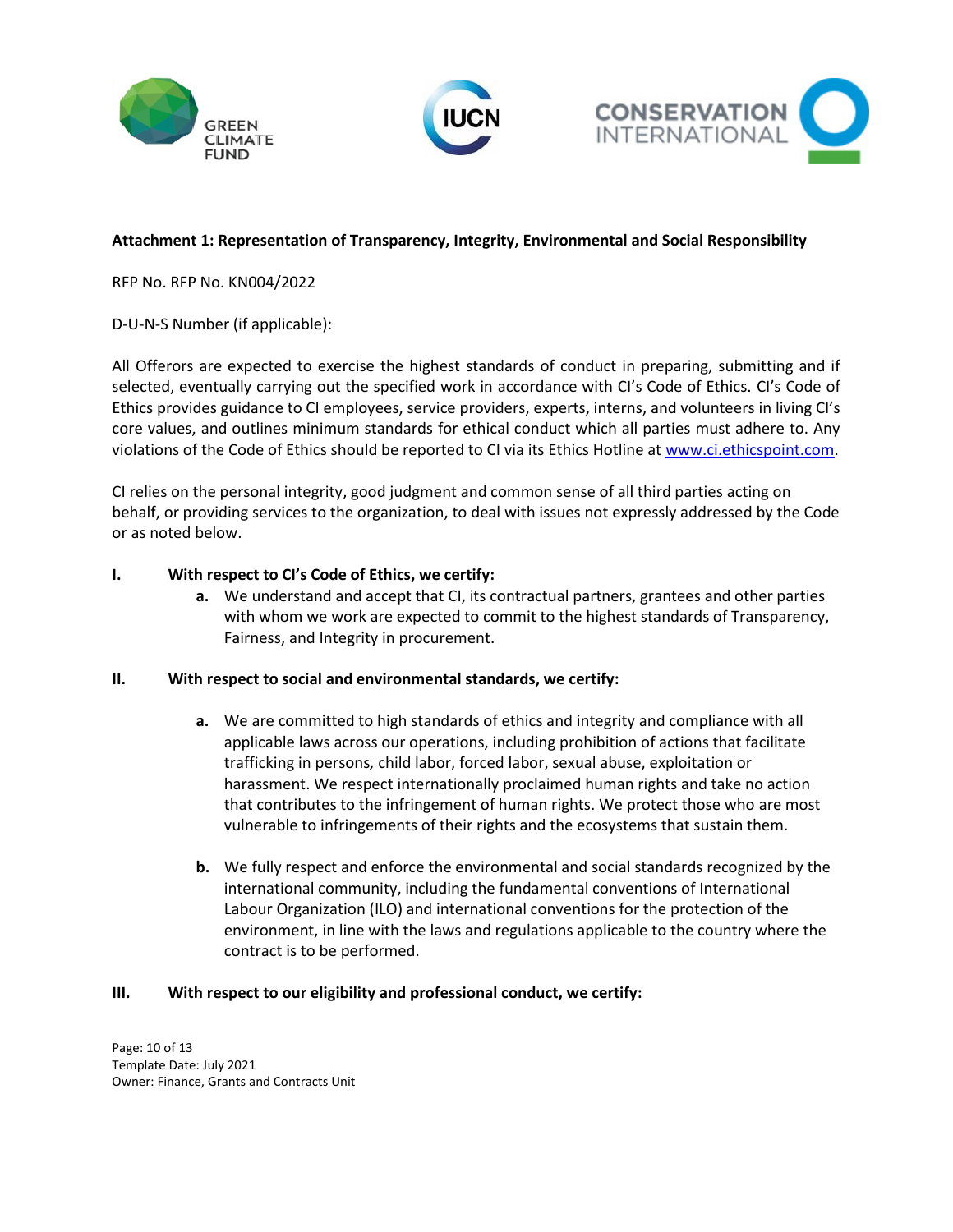





- **a.** We are not and none of our affiliates [members, employees, contractors, subcontractors, and consultants] are in a state of bankruptcy, liquidation, legal settlement, termination of activity, or guilty of grave professional misconduct as determined by a regulatory body responsible for licensing and/or regulating the offeror's business
- **b.** We have not and will not engage in criminal or fraudulent acts. By a final judgment, we were not convicted in the last five years for offenses such as fraud or corruption, money laundering or professional misconduct.
- **c.** We are/were not involved in writing or recommending the terms of reference for this solicitation document.
- **d.** We have not engaged in any collusion or price fixing with other offerors.
- **e.** We have not made promises, offers, or grants, directly or indirectly to any CI employees involved in this procurement, or to any government official in relation to the contract to be performed, with the intention of unduly influencing a decision or receiving an improper advantage.
- **f.** We have taken no action nor will we take any action to limit or restrict access of other companies, organizations or individuals to participate in the competitive bidding process launched by CI.
- **g.** We have fulfilled our obligations relating to the payment of social security contributions or taxes in accordance with the legal provisions of the country where the contract is to be performed.
- **h.** We have not provided, and will take all reasonable steps to ensure that we do not and will not knowingly provide, material support or resources to any individual or entity that commits, attempts to commit, advocates, facilitates, or participates in terrorist acts, or has committed, attempted to commit, facilitate, or participated in terrorist acts, and we are compliant with all applicable Counter-Terrorist Financing and Anti-Money Laundering laws (including USA Patriot Act and U.S. Executive Order 13224).
- **i.** We certify that neither we nor our directors, officers, key employees or beneficial owners are included in any list of financial or economic sanctions, debarment or suspension adopted by the United States, United Nations, the European Union, the World Bank, or General Services Administration's List of Parties Excluded from Federal Procurement or Non-procurement programs in accordance with E.O.s 12549 and 12689, "Debarment and Suspension".

Name: \_\_\_\_\_\_\_\_\_\_\_\_\_\_\_\_\_\_\_\_\_\_\_\_\_\_\_\_\_\_\_\_\_\_\_\_\_\_\_\_\_\_\_\_\_

Signature: \_\_\_\_\_\_

Page: 11 of 13 Template Date: July 2021 Owner: Finance, Grants and Contracts Unit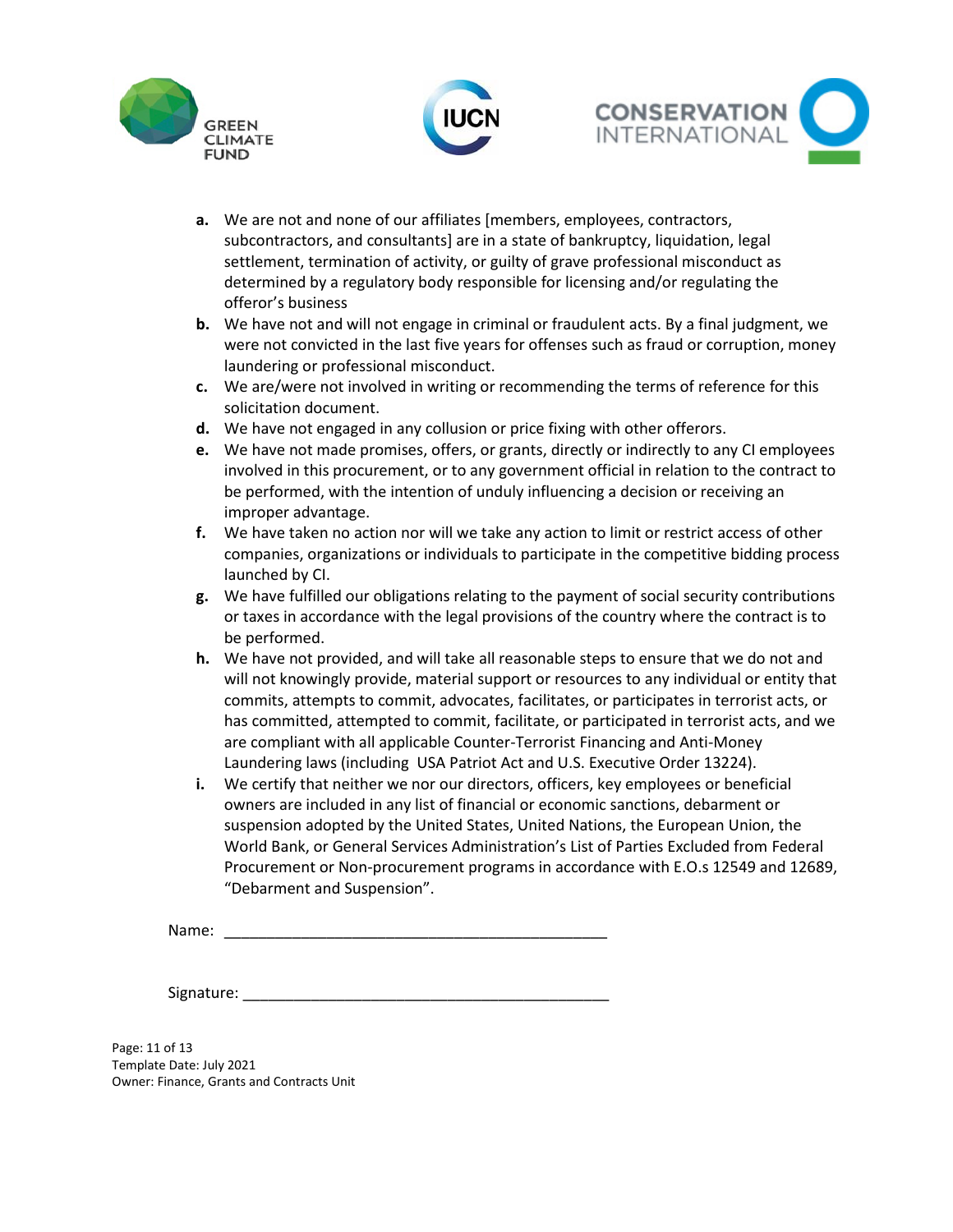





Title: \_\_\_\_\_\_\_\_\_\_\_\_\_\_\_\_\_\_\_\_\_\_\_\_\_\_\_\_\_\_\_\_\_\_\_\_\_\_\_\_\_\_\_\_\_\_\_

Date: \_\_\_\_\_\_\_\_\_\_\_\_\_\_\_\_\_\_\_\_\_\_\_\_\_\_\_\_\_\_\_\_\_\_\_\_\_\_\_\_\_\_\_\_\_\_\_

Page: 12 of 13 Template Date: July 2021 Owner: Finance, Grants and Contracts Unit